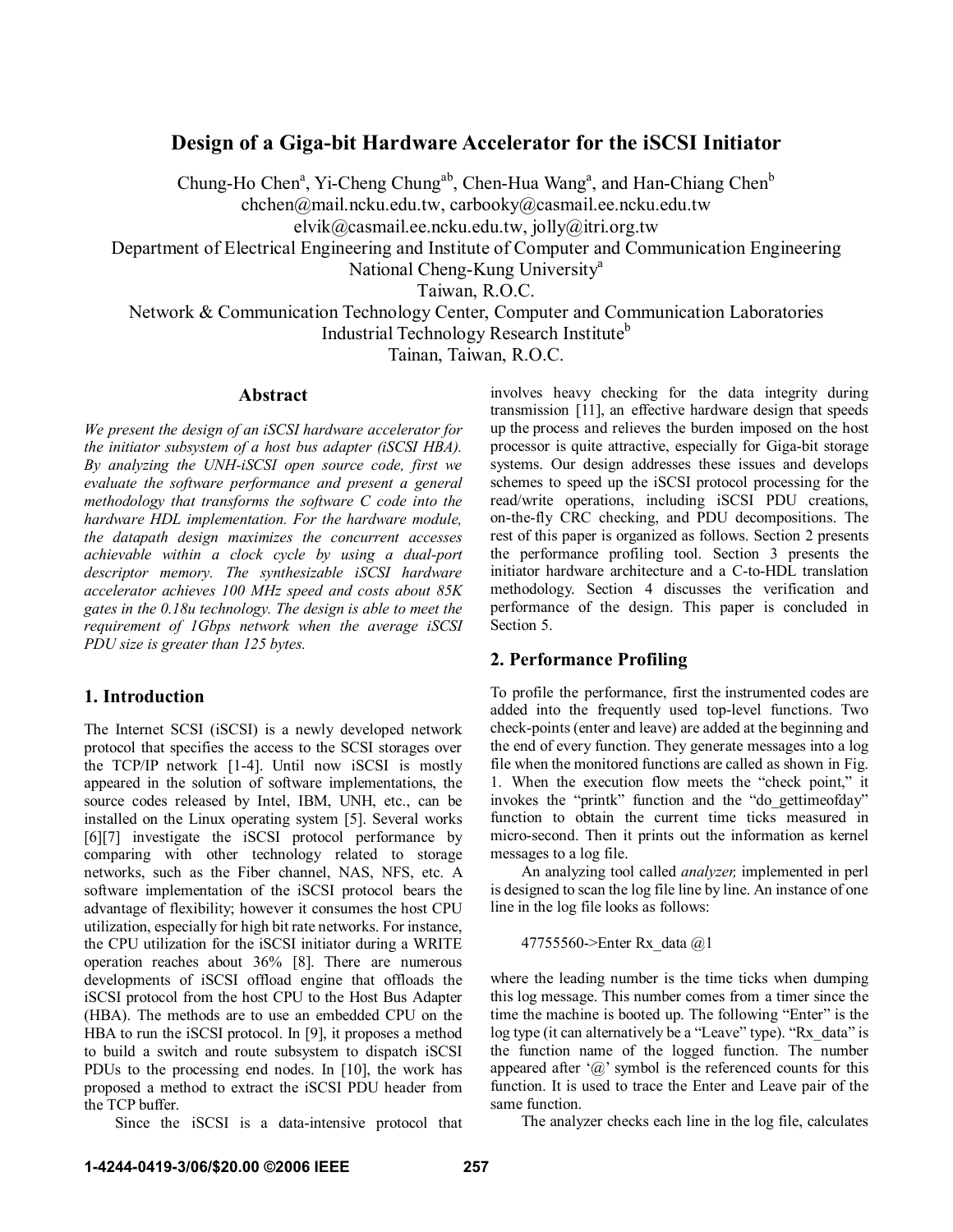the average interval time for every invoked function, and counts how many times the function is used in the entire flow. This mechanism enables us to trace the program easily and determine the most frequently-used and time-consuming functions in the C code. Some functions are called iteratively in certain operation scenario. The analyzer obtains the iteration counts of the function used, the average time interval when calling a function, and the maximum and minimum iteration time interval the function is called.



Fig. 1. Profiling of the function calls.

## **3. iSCSI Accelerator**

Fig. 2 depicts the architecture of the implemented iSCSI initiator. The iSCSI initiator system comprises the following elements:

- Host interface and TCP interface
- Descriptor RAM
- Command management module
- Tx module
- Rx module
- Lookup tables

The descriptor RAM is used to keep the state information about sessions, connections, SCSI commands, pending commands, and iSCSI protocol data unit. The command management module deals with the process of transformation from SCSI command to iSCSI PDU, and maintains several data structures in the descriptor RAM. An iSCSI session uses one Tx module that performs all the PDU transmissions from the initiator to a target. The Rx module performs the PDU receptions from a target to the initiator. The details of these units will be addressed later. The other functions such as operations in the login phase are assumed

to be executed by the host CPU or the embedded processor in the TCP/IP offload engine.



Fig. 2. Architecture of the iSCSI initiator.

There are three top modules in the design of the initiator accelerator. Each of the top modules comprises several submodules and each submodule is implemented in the same architecture as shown in Fig. 3. After the enable signal from the controller is asserted, the activated submodule is controlled by the step incrementor (or step counter) that functions similarly to an instruction pointer. The address generators generate the addresses for accessing the dual-port descriptor RAM from two pairs of the base and offset values through the multiplexers. This datapath and control design maximizes the concurrent dual access rate to the descriptor RAM in a clock cycle whenever possible. The rationale behind this design is to make memory accesses out of the bottleneck in the PDU process while keeping within a reasonable cost.



Fig. 3. Architecture of a single task module.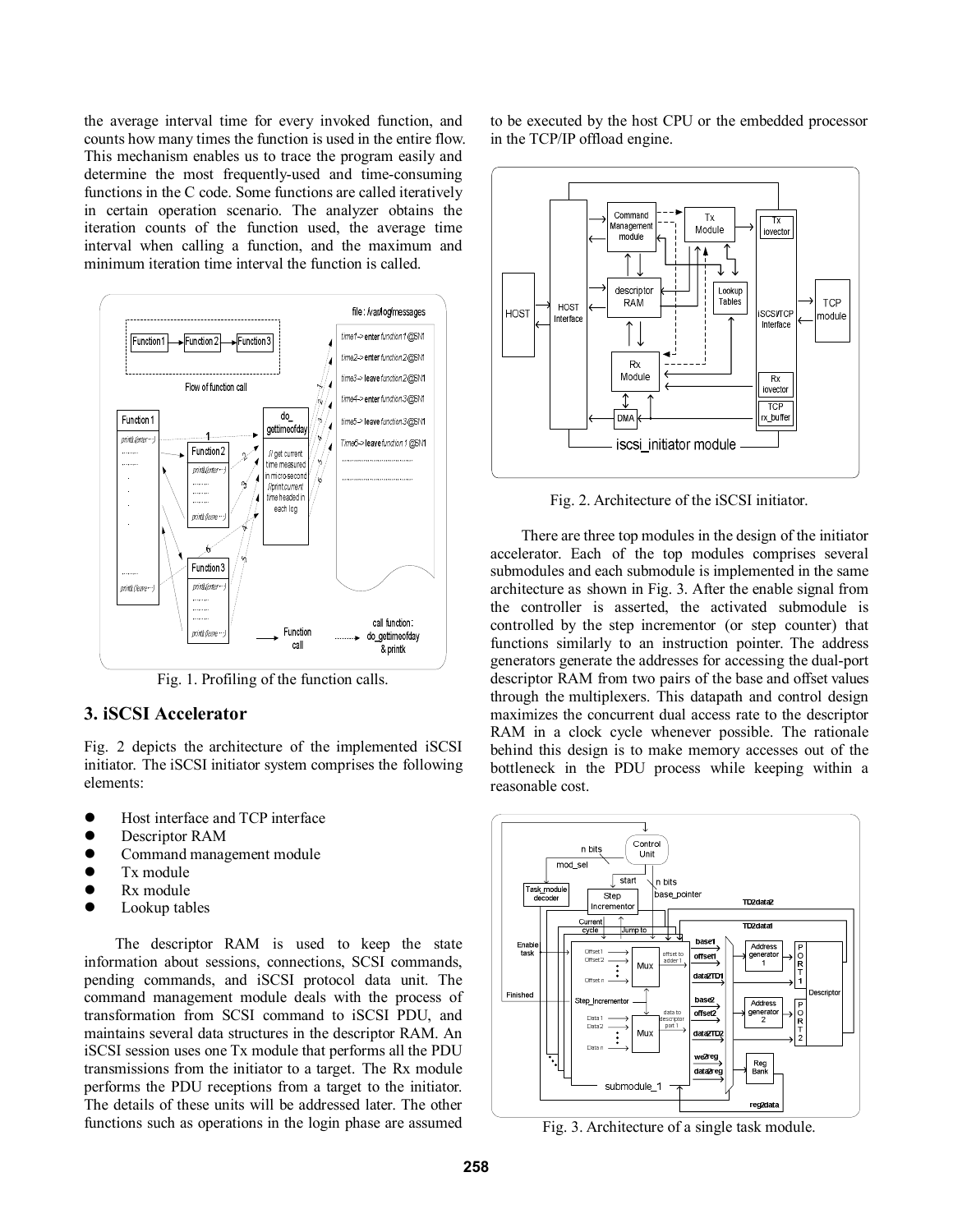The job that a submodule has to do is to fill the required fields of data in the descriptor RAM. One submodule may communicate with each other by accessing the necessary data fields through the descriptor RAM. An entire C procedure is implemented in several submodules since the same submodule may be called in a particular scenario of the iSCSI operation, and may not be called in another one. Also, individual submodule can be shared by two different top modules.

#### *3.1 C-to-HDL Translation*

The way we implement the operations in a specific submodule is directly based on those implemented in the corresponding software function. Fig. 4 shows an example of translating the software operations into the corresponding hardware implementation. Except for observing the dependency, the statements in a C module are executed in parallel in a cycle, if possible, by the provided multi-cycled hardware datapath. The amount of the hardware parallelism to provide is determined by the total execution cycles constrained by the intended network throughput. Translating the functions in the software into the hardware submodules uses the following rules:



Fig. 4. C-to-HDL translation.

#### **Mapping a variable to a register**

A register bank that can be shared among submodules is used for keeping temporary values. Whenever we find the use of variables in the software implementation, these temporary values are allocated properly to registers. In our design, modules are classified into several levels. Each level may use up to five registers in its life time.

#### **Mapping a pointer to a base value with offset**

In the C version, a data structure is often used to describe the

entity of a defined type. To translate a data structure, we allocate a "descriptor" space in the descriptor RAM to hold the same data structure. Whenever the access for an element (or a field) of the descriptor occurs, the address is generated by using the header of this descriptor (that is, the base) plus the relative position of the element (i.e., offset) in this descriptor.

### **Mapping a computation to a combinational circuit**

The computations of two or more values are the fundamental operations found in the software implementation. Since it is expensive to instantiate extra ALUs, we deploy time-shared ALUs to perform the operations once the data are ready.

### **Mapping a branch to a jump**

The statements in the source code may not be executed line by line due to conditional branches. This is resolved by notifying the step incrementor in the hardware to jump to the branch position whenever the executing flow encounters a branch.

#### **Mapping function calls to submodule calls**

We map the function calls in the software to the hardware submodule calls. When a main module needs to activate a submodule, it just has to give a number that represents the submodule outside the main module.

#### **Mapping a linked list to a lookup table**

When a data structure needs to be added to a linked list in software implementation, a queuing table in hardware is used to keep track of the relationship among them.

#### *3.2 Control*

The general architecture of a top module is shown in Fig. 5. It comprises a main module which is the caller of all its submodules inside the top module. All the modules in the top module are controlled by the module controller, which is implemented as a finite state machine, FSM.



Fig. 5. Block diagram of a top module.

The FSM activates these submodules one by one according to the asserted signal from the main module. During the time the main module or a submodule is running, they all listen to an integer value from the step incrementor as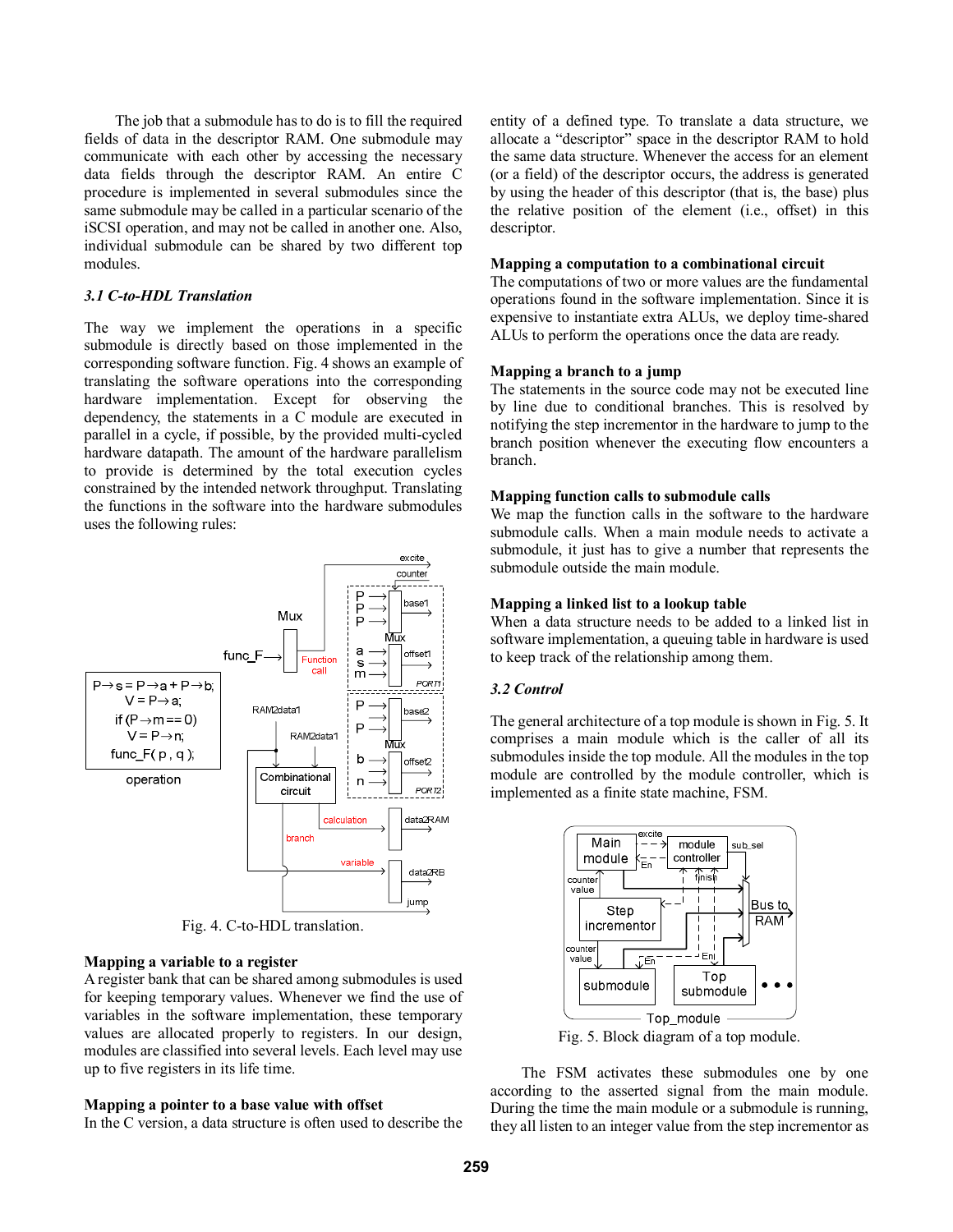their program counter or sequence controller.

This step incrementor is duplicated in each top module design. All the submodules in the same top design share only one step incrementor, except the submodule that is also a top module instancing other low-level modules. The step incrementor performs the following jobs:

- The step incrementor outputs an integer value started from zero and incremented by 1 every clock period, to the activated submodule. The submodule performs a designated operation based on this integer value.
- When the step incrementor selects a pair of base and offset, an address is generated by adding up the base and offset.
- The step incrementor can issue a predefined integer value to a submodule according to the jump mechanism, and it can return to the state which is stored before the top design calling the submodule.

Fig. 6 shows the state diagram of the FSM for the control. The state machine stays at the IDLE state when the system is reset. Until the start signal is asserted, the state transits to the MAIN state. During the MAIN state, the main module is activated as the counter value in the step incrementor being advanced. The FSM won't transit to the next SUB RUN state until the main module asserts the excite signal to indicate that a chosen submodule is responsible for doing the corresponding work. At the same time, the current counter's value is captured by a restore register. After the submodule has finished its task, the FSM proceeds to the RESTORE state to restore the step counter to the previous value before the main module calls the submodule. After the main module has reached the final step, the FSM goes back to the IDLE state which is the end of the top module.

An additional register bank that comprises 16 32-bit registers is used. This register file provides two ports for asynchronous reads and one port for synchronous writes. The purpose of this design is to minimize the amount of registers used if two different submodules can be arranged to occupy the same register at different time.



Fig. 6. State transition for the control.

### *3.3 Configurable CRC Implementation*

With the increasing transmission rate to 1 Gb/s or 10 Gb/s, the CRC (cyclic redundancy check) computation becomes the performance bottleneck, especially when implemented in software. We design a configurable parallel CRC module that generates the CRC result by computing either 32-bit or 8-bit data within one clock period.

This parallel CRC module can deal with the input data of any length in byte. The CRC module can be attached to a data bus and generates the checksum for the data sequence at each clock period. This feature is referred to as *on-the-fly* CRC computation. The calculation is done when the data are in transmission. With this technique, no additional access is required when generating the CRC result. Fig. 7 depicts the implemented iSCSI CRC architecture.



Fig. 7. iSCSI CRC architecture for  $G(x) = X32 + X28 +$  $X27 + X26 + X25 + X23 + X22 + X20 + X19 + X18 + X14 +$  $X13 + X11 + X10 + X9 + X8 + X6 + 1.$ 

### *3.4 Command Management Module (CMM)*

The command management module transforms the SCSI command to the iSCSI PDU and maintains the related data structures in the descriptor RAM. Fig. 8 shows the procedure flow of the CMM.



Fig. 8. Procedure flow in the command management module.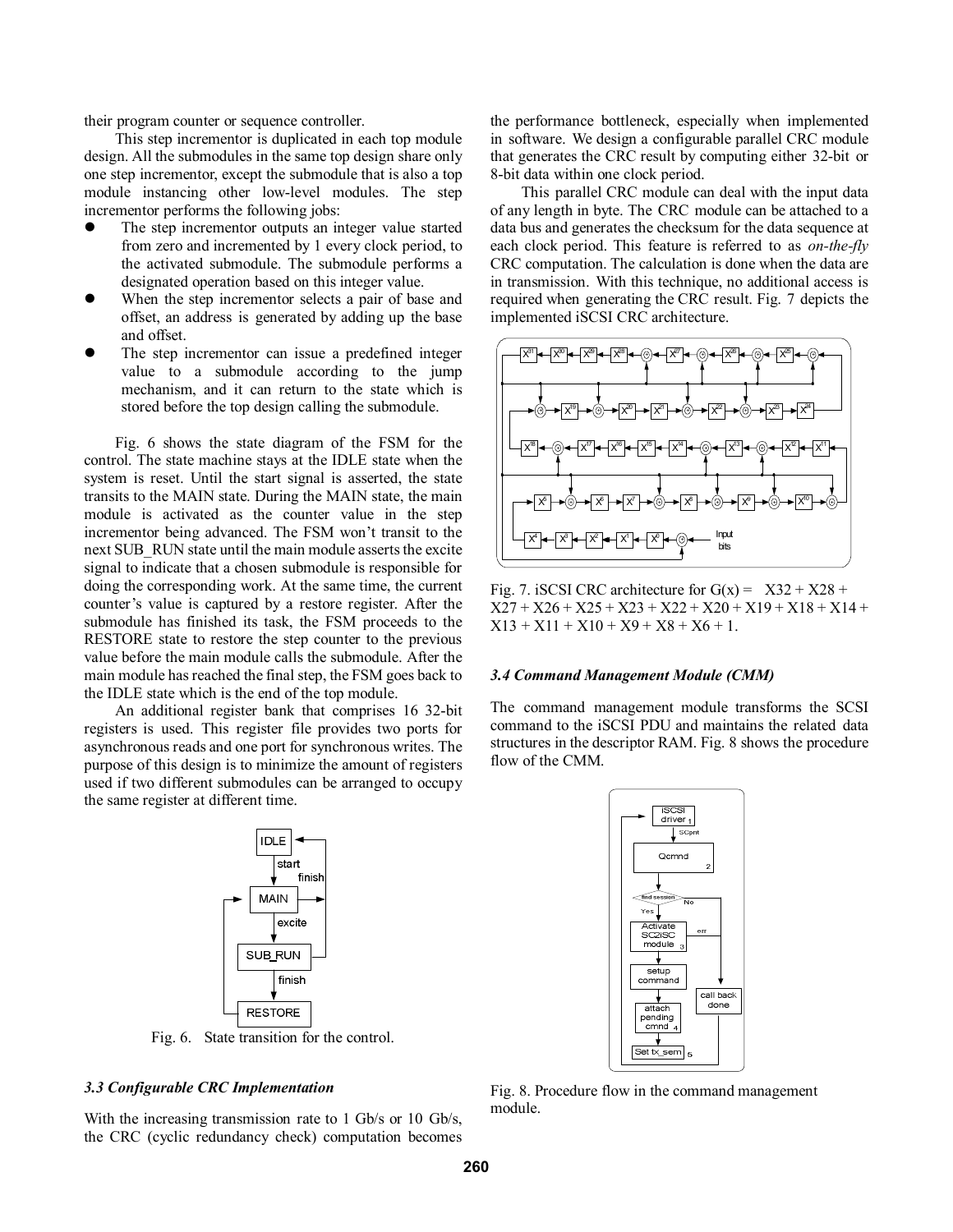The iSCSI PDU is embedded in the iSCSI command data structure, which contains the necessary information to create the iSCSI PDU. The CMM module transforms the SCSI command to iSCSI command for further transmission by the Tx module.

### *3.5 The Transmit (Tx) Module*

The performance of the iSCSI accelerator can be improved by means of duplicating the Tx module. Each iSCSI session occupies one Tx module that performs all the PDU transmissions from the initiator to a target. The Tx module can be activated by the CMM or the Rx module. For the first case, whenever an iSCSI command is properly filled in by the CMM, the Tx module is activated to check the pending command table for the newly setup command. If this command is a WRITE type command, the submodule "Build\_Write\_Cmnd" is called to fill the proper fields. Then, the "Rdy2Xmit" submodule is called to decide the transmit size. Finally, the "Do\_Tx\_send" is called to create a negotiation message format for the TCP layer, for this new PDU transmission. Fig. 9 illustrates the procedure flow for the TX module.

For the second case, if the Tx module is awoken by the Rx module, the "Rdy2Xmit" submodule is called to decide the transmit size according to the received "cookie." Then, the submodule "setup\_dataoutPDU" is called to prepare the data which are solicited by the "cookie." Finally, the "Do\_Tx\_send" submodule is called. These actions are similar to those performed in the Tx\_thread procedure.



Fig. 9. Procedure in the Tx module.

### *3.6 The Receive (Rx) Module*

The Rx module performs the PDU receptions from a target to the initiator. The iSCSI accelerator's performance can also be improved by using more of the Rx modules. When the Rx module is notified by the iSCSI driver that an iSCSI PDU is received in the TCP buffer, the Rx module is activated to receive just the size of a PDU header (by invoking recv pdu header) and check if the incoming PDU is a legal iSCSI PDU. Some checks (CRC, command SN, etc.) are done on the iSCSI header. After these routine checks on the PDU's header have been completed, an appropriate function, according to the opcode field in the PDU's header, is called to process the incoming iSCSI PDU. Fig. 10 shows the procedure for the Rx module.



Fig. 10. Procedure in the Rx module.

### *3.7 Lookup Tables*

There are four types of tables used for the communications among tasks. They are *session table*, *pending command table*, *pending cookie table*, and *Iovector table*.

The *session table* is used for looking up sessions when the CMM receives a target ID from the iSCSI driver.

The *pending command table* is used for holding the pointers of outstanding command tasks. The pending command table is added by the command management module, and removed by the Tx module or the Rx module.

The *pending cookie table* is used for queuing the information received from the R2T PDU, and the Tx module can send the next "DataOut" PDU, according to the received cookie entry. The *Iovector table* is used for collecting the pairs of header and length of the data to be sent out from the iSCSI initiator system.

## **4. Verification and Performance Evaluation**

To verify the functionality of our design, we compare the output results of the software version with that of the hardware version given the same inputs. We have synthesized our design using the UMC 0.18u technology. The design is able to operate at the speed of 100MHz in the system clock. The gate count of the respective module is as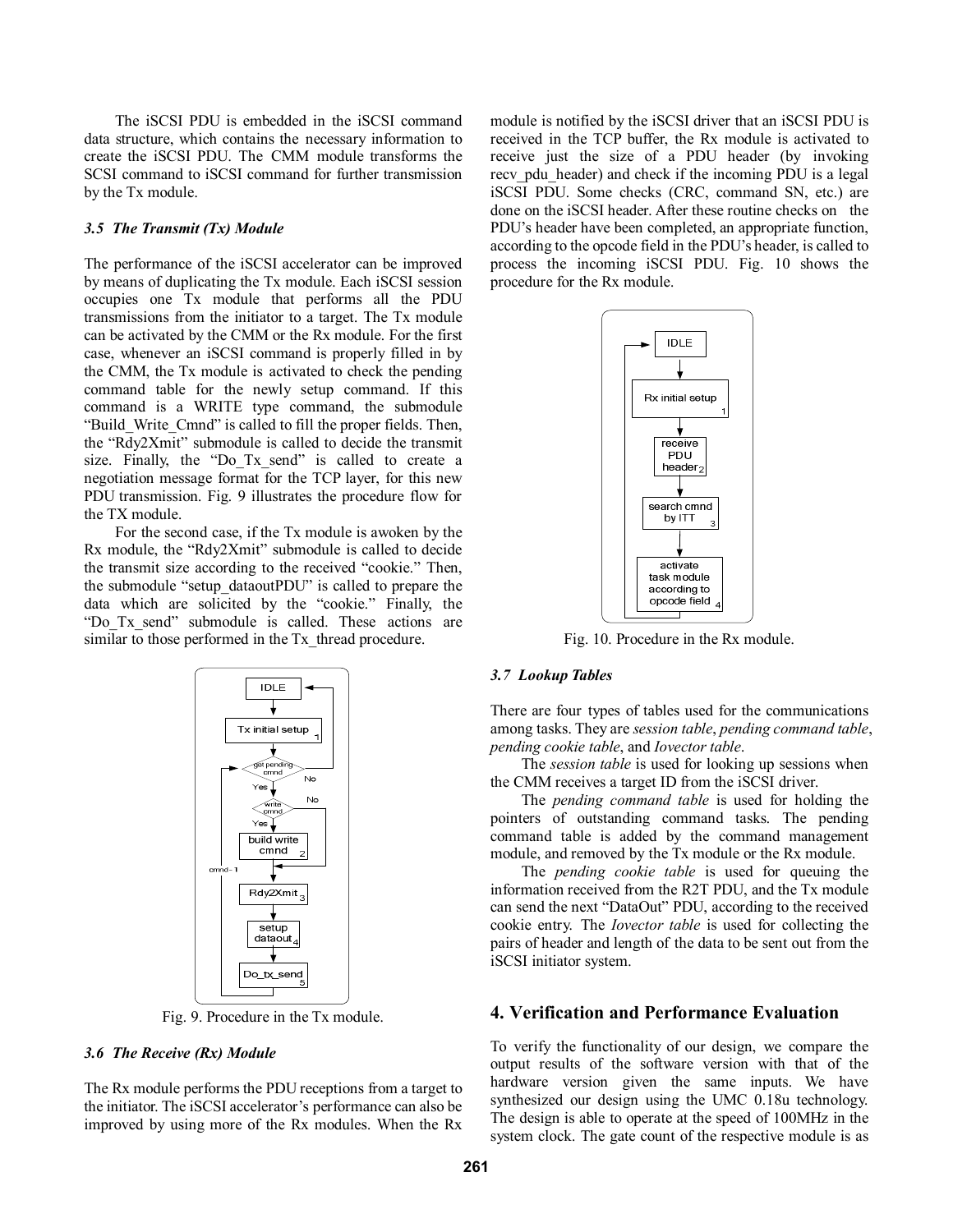follows: top Qcmnd module  $= 12'816$ . top  $TX$  module  $= 35'095$ . top RX module  $= 37'338$ . The total area is 85'249.

The software iSCSI runs on a system illustrated in Table 1. We estimate the performance of each function call in the software implementation based on the performance profiling tool presented above. From this, the average time consumed when calling a certain function can be measured.

Table 1. Measurement Environment for Software iSCSI.

| Initiator/Target  | CPU: Pentium III 1GHz,    |
|-------------------|---------------------------|
|                   | Linux<br>512MB memory,    |
|                   | Kernel 2.4.20-8.          |
| <b>Network</b>    | Ethernet 100Mbps          |
| SCSI adapter/disk | TekramDC-390U3W/          |
|                   | Hitachi10000RPM/8MB/Ultra |
|                   | 320.                      |

For the hardware accelerator, since the required clock cycles to finish a specific task module is a fixed value (e.g., the AtchPndCmnd module needs 15 clock cycles, HR2TC module needs 5 clock cycles, etc.), it is straightforward to obtain the cycle counts of the measured operation. The results of the three modules are shown in the Fig. 11 to Fig. 13 respectively. Due to the effectiveness of the translation, the hardware implementation even with a very low clock rate still performs much better than that of the software version.



Fig. 11. Execution time for the CMM modules.



Fig. 12. Execution time for the modules in Tx.



Fig. 13. Execution time for the modules in Rx.

Note that the graph also shows which function requires the longest execution latency. For instance, in the Tx module, the execution time of the Build\_write\_Cmnd operation is the largest while in the Rx module, it is the Recv data in data operation that takes the longest execution time.

To compare read/write performance without the impact of the network, Fig. 14 shows the required time spent in read/write operations assuming zero network latency. The read operation is the command issued by the initiator to read data from the target while the write operation is issued by the initiator which writes the data to the target.

The time evaluated for each bar is acquired from the summation of multiplying the iterations with the time consumed by every function (module) for the operation. Note that the hardware implementation has drastically reduced the execution time in comparison with the software version. For a one-Gbps network, sending the shortest PDU (52-byte header only) needs 416 ns. The current 100 MHz design with dual-port descriptor RAMs requires 1000 ns to prepare the PDU. For an IP storage system, the length of the transmitted PDUs is expected to be much larger than that of the minimum PDU. Thus, this design is able to meet the one-Gbps requirement when the average PDU length is greater than 125 bytes, including the header.



Fig. 14. Execution time in read/write operations.

## 5. **Conclusion**

This paper presents the design and analysis of an iSCSI initiator accelerator. We have described a C-to-HDL translation methodology to realize the design. First, a profile